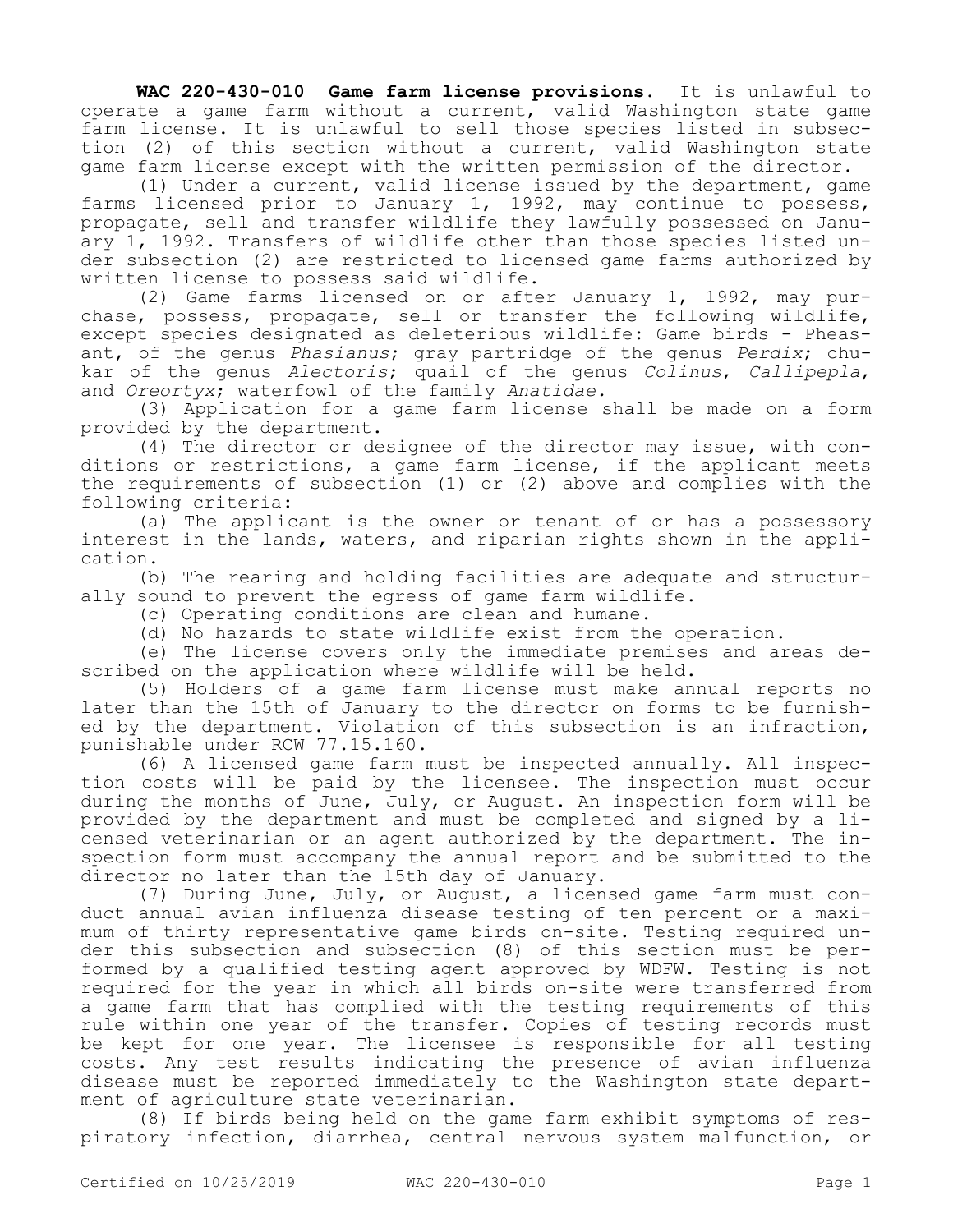more than twenty-five percent flock mortality, licensed game farms must test for one or more of the following diseases as soon as possible upon the observation of symptoms: Mycoplasm gallisepticum and Mycoplasm synoviae, pullorum, salmonella, histomoniasis, and exotic Newcastle disease. The licensee is responsible for all testing costs.

(9) A game farm license is not required for captive-bred mink, *Mustela vison*, and captive-bred silver fox, *Vulpes fulva*, lawfully acquired from a licensed breeder or fur farm and held for fur farming purposes.

(10) A game farm license may be revoked and any future licenses may be denied by the director or director's designee if the department determines:

(a) Information contained in a game farm license application was inaccurate or false;

(b) The game farm licensee fails to comply with department statutes or rules.

(11) Revocation of a game farm license shall remain in effect until all issues pertaining to revocation are resolved.

(12) If the initial application or the application to renew a game farm license is denied or revoked, the department will provide the applicant, in writing, a notice containing a statement of the reason(s) for the denial or revocation.

(a) The applicant may request an appeal to contest the denial or revocation pursuant to chapter 34.05 RCW. The department must receive an appeal request in writing within twenty days from the mailing date of the notice of denial or revocation. Address appeal requests to WDFW Legal Services Office, P.O. Box 40100, Olympia WA 98504-0100.

(b) A notice contested by written appeal is final when that proceeding ends in a final order pursuant to chapter 34.05 RCW, or is otherwise dismissed.

(c) If there is no timely request for an appeal, then the department's denial or revocation of the permit is final and effective on the 21st calendar day following the mailing date of the notice of denial or revocation.

(13) A game farm license applicant who provides false or misleading information in their game farm license application may be subject to prosecution under RCW 9A.76.175 or 40.16.030. A game farm license holder who fails to comply with department statutes or rules as required by their game farm license may be subject to prosecution under RCW 77.15.340.

[Statutory Authority: RCW 77.04.090, 77.04.130, 77.15.568, 77.08.010, 77.65.510, 77.65.515, and 77.65.520. WSR 19-10-011 (Order 19-79), § 220-430-010, filed 4/19/19, effective 5/20/19. Statutory Authority: RCW 77.04.012, 77.04.013, 77.04.020, 77.04.055, and 77.12.047. WSR 17-05-112 (Order 17-04), recodified as § 220-430-010, filed 2/15/17, effective 3/18/17. Statutory Authority: RCW 77.12.047. WSR 07-01-049 (Order 06-300), § 232-12-027, filed 12/14/06, effective 1/14/07; WSR 06-09-021 (Order 06-67), § 232-12-027, filed 4/11/06, effective 5/12/06. Statutory Authority: RCW 77.12.040, 77.12.020, 77.32.070, 77.32.530. WSR 01-10-048 (Order 01-69), § 232-12-027, filed 4/26/01, effective 5/27/01. Statutory Authority: RCW 77.04.055, 77.12.040 and 77.12.570. WSR 91-24-016 (Order 520), § 232-12-027, filed 11/22/91, effective 12/23/91. Statutory Authority: RCW 77.12.030, 77.12.040, 77.16.020 and 77.32.211. WSR 85-20-127 (Order 258), § 232-12-027, filed 10/2/85. Statutory Authority: RCW 77.12.040. WSR 82-19-026 (Order 192), § 232-12-027, filed 9/9/82; WSR 81-22-002 (Order 174), §